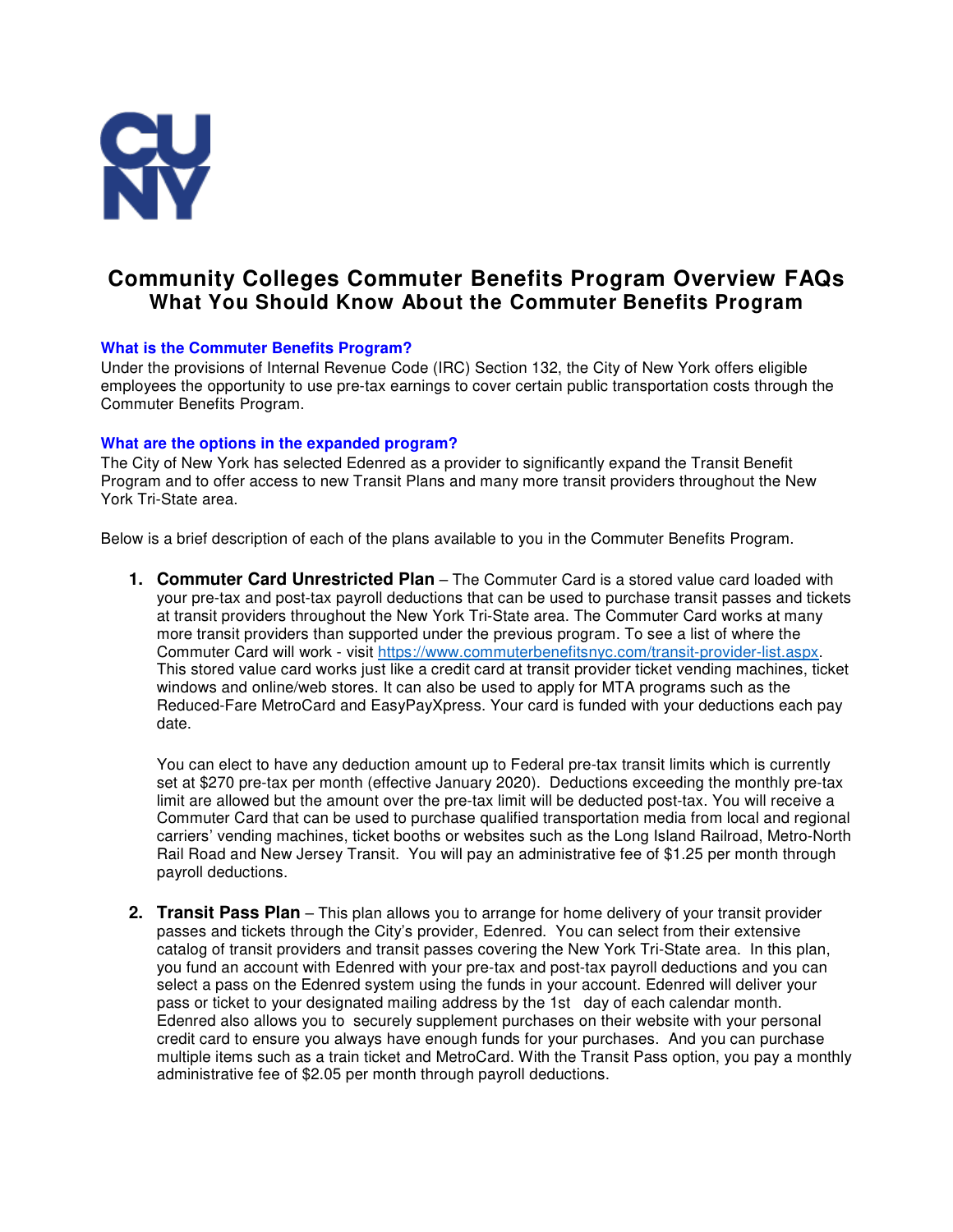- **3. Access-A-Ride/Paratransit Plan** This plan allows you to participate in Access-A-Ride if you are an employee who receives paratransit service from MTA New York City Transit. In this plan, you fund an account with Edenred with your pre-tax and post-tax payroll deductions and you can select your Access-A-Ride coupons or other paratransit options on the Edenred system using the funds in your account. Edenred will deliver your Access-A-Ride coupons or tickets to your designated mailing address by the 1st day of each calendar month. With the Access-A-Ride Plan you pay a monthly administrative fee of \$2.05 through payroll deductions.
- **4. Park-n-Ride Plan** This plan allows you to use your pre-tax and post-tax payroll deductions to pay for parking at or near a public transportation stop or station that you use to commute to work. Only transit-related parking is eligible. You must be jointly enrolled in one of the above transit options in order to enroll in this option. You will incur an Administrative Fee of \$2.05 per month for Park-n-Ride. In addition to the administration fee you pay for the Park-n-Ride Plan, you will also pay a fee for either the Commuter Card Unrestricted or Transit Pass Plan whichever you chose.

# **How do I save on my taxes when I enroll in the Commuter Benefits Program?**

Tax law, IRC Section 132, currently allows you to fund your Transit Account with pre-tax dollars up to \$270 per month, through payroll deductions. As a result, up to the IRS limit, you do not pay federal, state, City, social security, and Medicare taxes on your Transportation Deductions. You can also put post-tax deductions in your account if you have monthly transit expenses exceeding the monthly pre-tax limit.

Your commuting costs can be reduced by 20% to 30% depending on your tax rates. To calculate your estimated savings visit https://www.commuterbenefitsnyc.com/savings.aspx for a free, online calculator.

In addition, if you drive to public transportation, you may be eligible to fund parking fees with pre-tax dollars up to \$270 per month. Pre-tax and post-tax deductions for the Park-n-Ride program are kept in a separate account for you at Edenred and cannot be comingled with your Transit Account.

For other Commuter Benefits Plans, including the Park-n-Ride plan, you will designate a payroll deduction amount to suit your commuting needs.

All Commuter Benefits Plans will allow you to change, temporarily suspend or discontinue your payroll deductions as your commuting needs change.

## **Are there any restrictions on the amounts of my Commuter Benefits Deduction?**

The average monthly amount of your Commuter Benefits Deduction should not exceed your average monthly cost of public transportation usage. If your cost of public transportation changes after you enroll, you should change your Transportation Deduction to accommodate your new circumstance.

#### **Are there any service fees for this program?**

Yes, there is an Administrative Fee for account maintenance and transaction costs and the fee is based on the program in which you are enrolled. The Administrative Fee will be deducted post-tax on a monthly basis from your paycheck.

The Administrative Fees that you pay through monthly payroll deductions are:

- Commuter Card Unrestricted Plan: \$1.25 per month
- Transit Pass Plan: \$2.05 per month
- Park-n-Ride Plan: \$2.05 per month (Plus \$1.25 if enrolled in the Commuter Card Unrestricted Plan or \$2.05 in the Transit Pass Plan)
- Access-A-Ride/Paratransit Plan: \$2.05 per month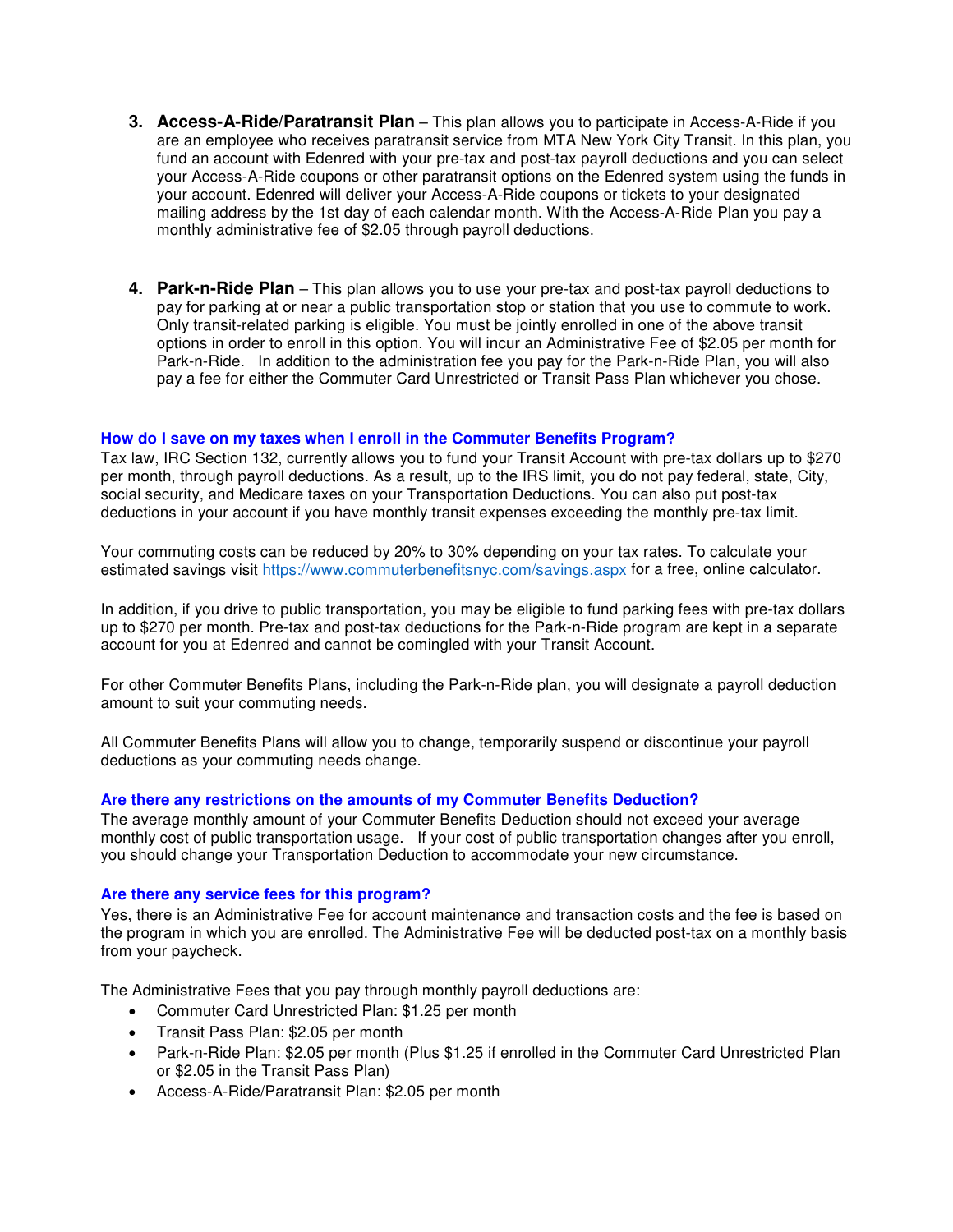## **How is my W-2 affected?**

Your taxable wages in Box 1, Social Security and Medicare wages in Boxes 3 and 5, and state and local wages in Boxes 17 and 20 will be reduced by the value of the pre-tax transportation deductions from your pay.

## **How does the program work?**

After you enroll in the Commuter Benefits Plan of your choice, your monthly designated transportation deduction amount will be taken from your wages every pay day. During months with 3 biweekly pay periods deductions will not be taken on the 3rd pay date of the month. You will receive your transit pass or Commuter Card in the mail.

For Park-n-Ride expenses, you can schedule Pay My Parking monthly direct payments to your parking provider, have funds loaded on to the Parking Card or if your parking provider only accepts cash, you can submit receipts and be reimbursed for your out out-of-pocket expenses.

## **How can I enroll, change, suspend or discontinue my enrollment in the Commuter Benefits Program?**

The Commuter Benefits Program has flexible options for employees. CUNY employees are eligible to enroll in the following Commuter Benefits Plans:

- Commuter Card Unrestricted
- Transit Pass
- Access-A-Ride/Paratransit
- Park-n-Ride

To enroll you may download an enrollment form from the CUNY website or contact your College Transit Benefit Coordinator.

#### **Employees seeking MTA NYCT Access-A-Ride or other Paratransit Service providers must select the Transit Pass plan.**

#### **Are there instances where I am entitled to a refund?**

No. The Internal Revenue Code does not permit any funds remaining in your account to be refunded to you. The payroll deductions taken for this program must be used to purchase a qualified transit pass either from your account or with your Commuter Card.

#### **What happens when leaving employment?**

Upon leaving, any remaining funds in your account will not be refunded to you per the Internal Revenue Code. You will have access to your funds for a limited time as follows:

- Commuter Card Plan Unrestricted You have 90 days after your separation date to spend the remaining funds on your Commuter Card.
- Transit Pass Plan You have 90 days after your separation date to spend the remaining funds in your transit account.
- Access-A-Ride/Paratransit Plan You have 90 days after your separation date to spend the remaining funds in your transit account.
- Park-n-Ride If you have enrolled in the Park-n-Ride program, your access to the remaining funds in your parking account is limited to funds allocated to expenditures prior to your separation date.

#### **Will my enrollment carry over if I transfer to another College or another State/City Agency?**

No, your enrollment will not carry over if you transfer to another College or another State/City agency. You may need to re-enroll to start payroll deductions; however your account at Edenred will stay intact. You